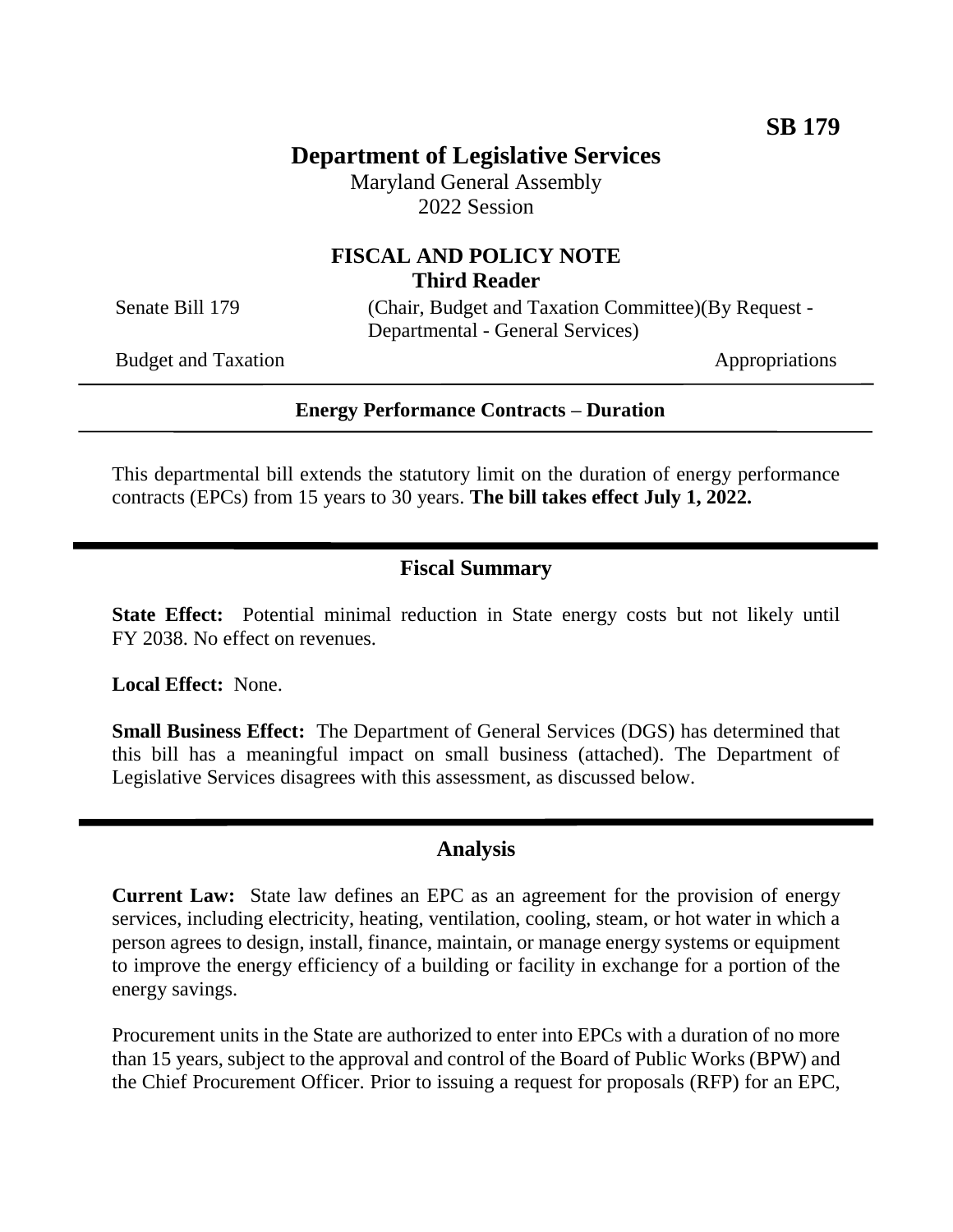a unit must consult with DGS and the Chief Procurement Officer; DGS must review the RFP to ensure that it meets State energy standards and satisfies other specified conditions. The Treasurer is authorized to enter into a capital lease consistent with current law to finance an EPC. Before approving an EPC, BPW must ensure that projected annual energy savings under the contract will exceed the projected annual payments under the contract. It must also determine, based on a review by DGS, whether the proposed energy technology is appropriate for the time period covered by the contract.

Chapter 289 of 2020 codified and implemented the requirements of the Governor's Executive Order 01.01.2019.08, which requires that the State reduce energy consumption in State-owned buildings by 10% by 2029 compared with a fiscal 2018 baseline. It also required State agencies to (1) consult with DGS during the development phase of a project that will require an EPC; (2) receive final approval from DGS before submitting a proposed EPC to BPW for approval; and (3) submit to DGS for review any required annual measurement and verification reports required under the EPC.

**Background:** According to the Governor's 2019 executive order, the State spends \$210 million each year on energy-related utilities and has seen a reduction in energy costs for State facilities since 2014. DGS advises that existing EPCs reduce carbon dioxide emissions by more than 103,000 tons annually.

**State Expenditures:** Extending the timeframe for EPCs allows the State to extend the financial benefits of EPCs for longer periods of time. It also allows the inclusion of large, capital-intensive pieces of equipment and other energy conservation measures that may reduce State capital lease expenditures over time.

**Small Business Effect:** DGS advises that energy service companies may hire small businesses as subcontractors, so larger EPC projects may generate more activity for small businesses. Any such use of small businesses by large energy service companies is not required by the bill and, therefore, is speculative. Thus, any potential benefits to small businesses are secondary to the bill's provisions.

## **Additional Information**

**Prior Introductions:** None.

**Designated Cross File:** None.

**Information Source(s):** Department of General Services; Board of Public Works; Department of Legislative Services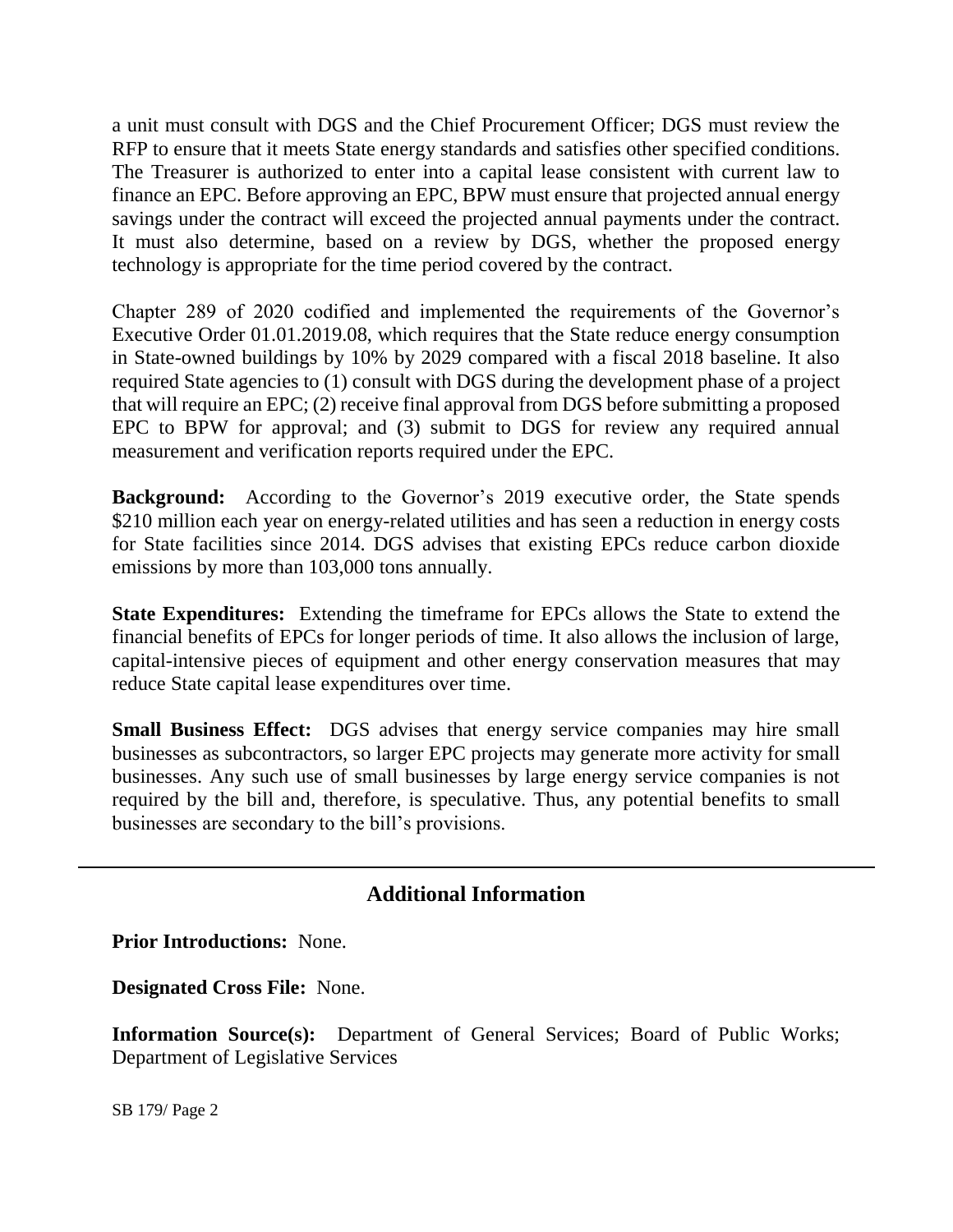| <b>Fiscal Note History:</b> |  |
|-----------------------------|--|
| fnu2/lim                    |  |

**Fiscal Note History:** First Reader - January 17, 2022 fnu2/ljm Third Reader - February 7, 2022

| Analysis by: Michael C. Rubenstein | Direct Inquiries to: |
|------------------------------------|----------------------|
|                                    | $(410)$ 946-5510     |
|                                    | $(301)$ 970-5510     |
|                                    |                      |